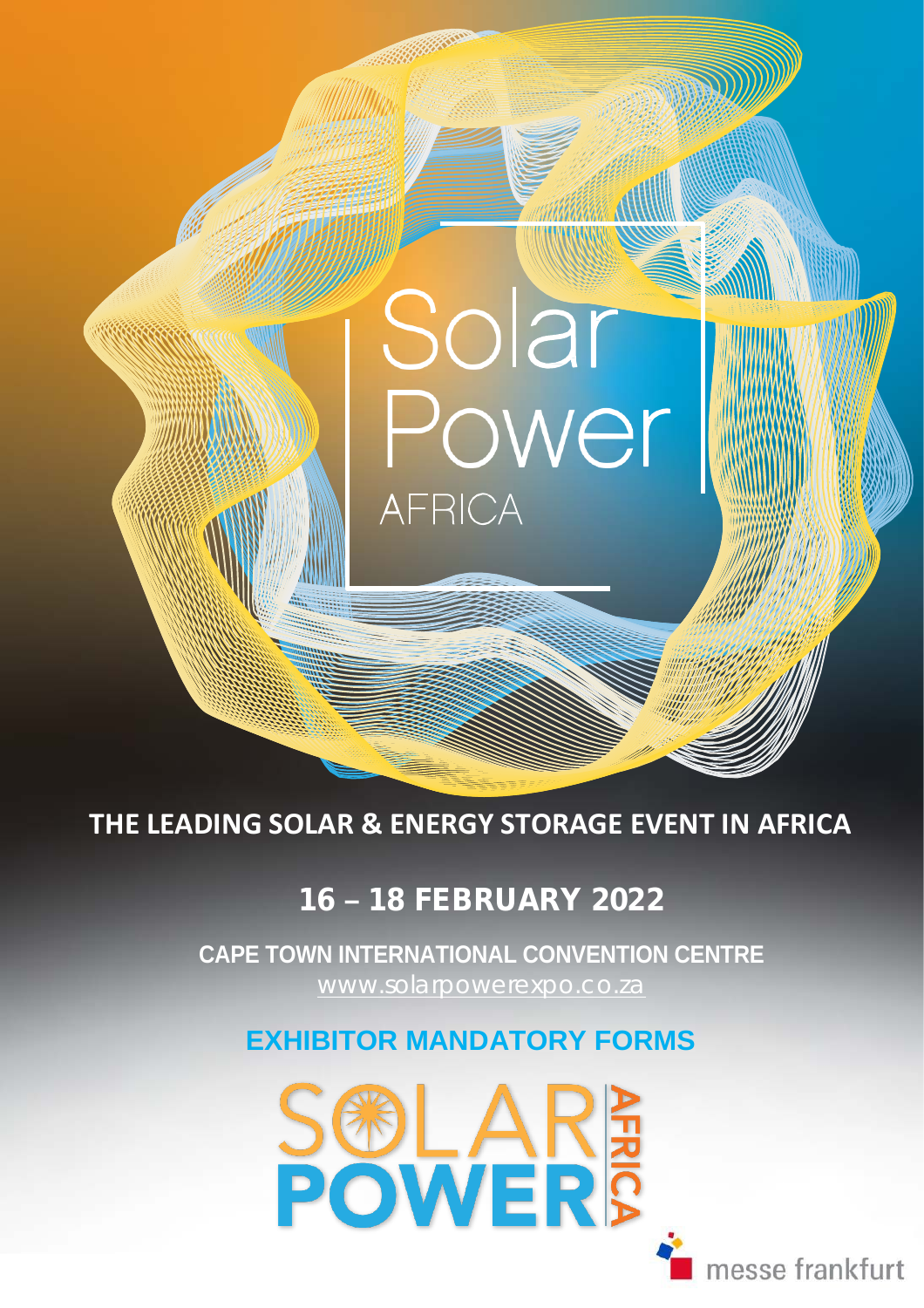# **MESSE FRANKFURT SOUTH AFRICA**



| Authorised by:   |  |
|------------------|--|
| Date Authorised: |  |
| Document Number: |  |

### **Protection of Personal Information Consent**

**\_\_\_\_\_\_\_\_\_\_\_\_\_\_\_\_\_\_\_\_\_\_\_\_\_\_\_\_\_\_\_\_\_** ("The Client")

And

### **Messe Frankfurt South Africa**

("The Company")

- 1. This agreement will be applicable to all personal information as defined in the Protection of Personal Information Act, 4 of 2013 ("POPI").
- 2. By either Party submitting any personal information to the other, the disclosing Party unconditionally and voluntarily, consents to the processing of the submitted personal information for any and all purposes related to this agreement.
- 3. The Parties agrees and consent that its personal information may be processed by, or on behalf of either of the Parties for the purposes set out in the Agreement.
- 4. The Parties shall at all times comply with its obligations and procure that each of its Affiliates comply with their obligations under POPI.
- 5. The Parties shall ensure that any personal information that is processed by it in the course of performing its obligations under the Agreement is done in accordance with POPI.
- 6. Each Party shall not process, disclose, or use personal information except:
	- 6.1. to the extent necessary for the provision of Services and/or Products under the Agreement; or 6.2. to fulfil their own obligations under the Agreement; or
	- 6.3. as otherwise expressly authorised by the other Party in writing.
- 7. Each Party shall not disclose any personal information to any Third Party without the other Party's prior written consent in each instance, other than to the extent required by any Regulator or Law.
- 8. In the event the other Party providing such consent necessary for the disclosure of personal information to a Third Party, each Party shall:
	- 8.1. make such disclosure in compliance with POPI; and
	- 8.2. enter into a written agreement with the applicable Third-Party recipient of
		- such personal information that requires such Third Party to safeguard the personal information in a manner no less restrictive than each Party's obligations under these terms.
- 9. The Parties shall implement and maintain an effective security safeguards that includes, but is not limited to administrative, technical, and physical safeguards, and appropriate technical and organisational measures, in each case, adequate to insure the security and confidentiality of personal information, and to protect against any anticipated risks to the security or integrity of personal information, protect against unauthorized access to or use of personal information, protect personal information against unlawful processing or processing otherwise than in accordance with this agreement, and protect against accidental loss, destruction, damage, alteration or disclosure of personal information.
- 10. Without limiting the foregoing, such safeguards and measures shall be appropriate to protect against the harm that may result from unauthorised or unlawful processing, use or disclosure, or accidental loss, destruction, or damage to or of Personal Information and the nature of the personal information, and shall maintain all safeguard measures as is required by POPI.
- 11. Each Party shall not use, process, store, transfer or permit access to any personal information across the borders of South Africa, without the written consent of the other Party.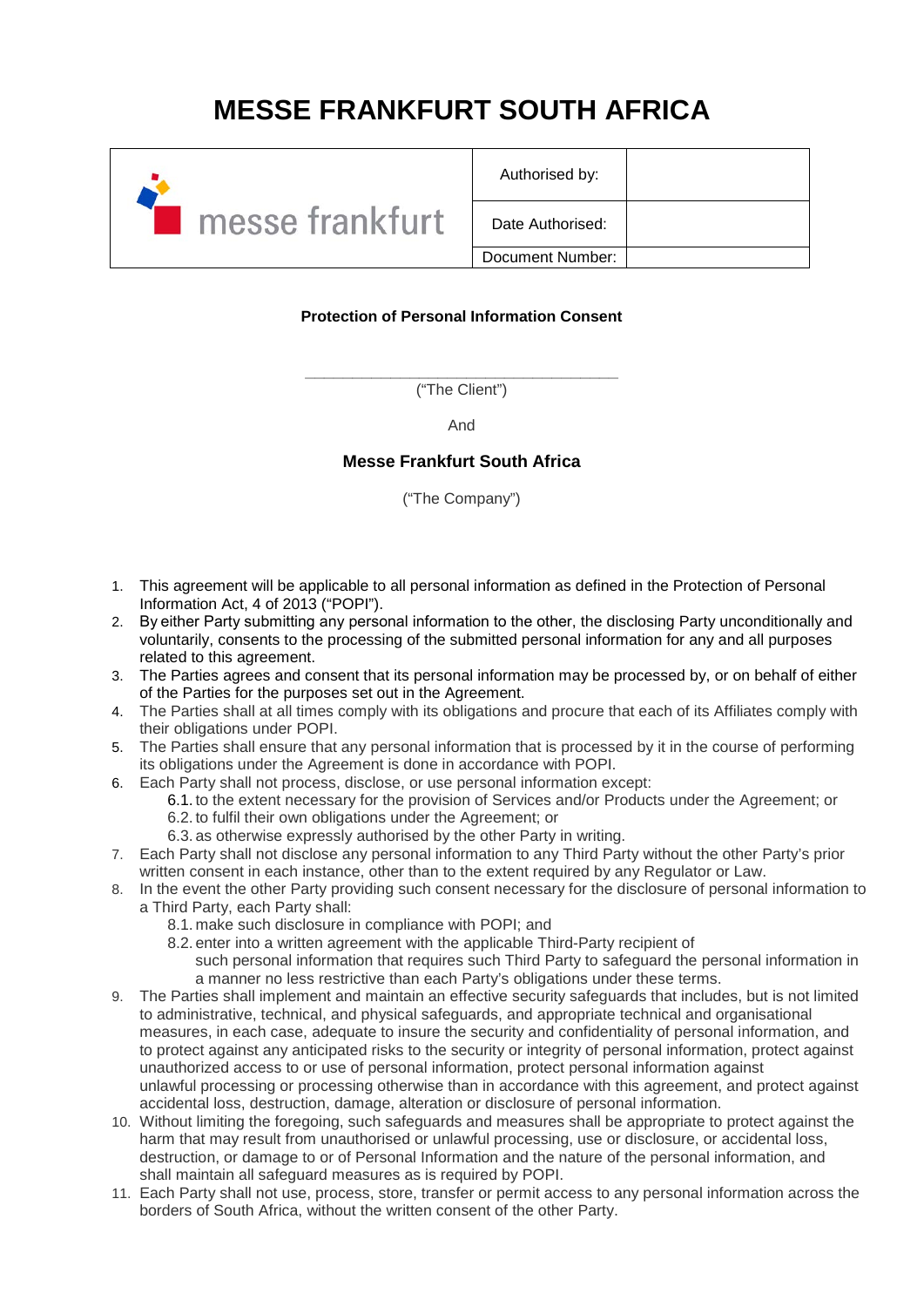- 12. In the event of any actual, suspected, or alleged security breach, including, but not limited to, loss, damage, destruction, theft, unauthorized use, access to or disclosure of any personal information, each Party shall:
	- 12.1 notify the other Party as soon as practicable after becoming aware of such event;
	- 12.2 provide the other Party will all information regarding the breach in the Party's knowledge and possession to allow the Party to ascertain what has occurred and which personal information has been affected.
	- 12.3 promptly take whatever action is necessary, at each Party's own expense, to minimise the impact of such event and prevent such event from recurring.
- 13. The Client hereby consents to the Company sharing the personal information as provided for herein cross border. Should the Client's personal information be shared cross border, the personal information will not be subject to less protection than it enjoys in terms of South Africa's data privacy laws.

|                                                                                  | Client name_________________________Client signature____________________________ |                                            |                     |  |
|----------------------------------------------------------------------------------|----------------------------------------------------------------------------------|--------------------------------------------|---------------------|--|
|                                                                                  |                                                                                  |                                            |                     |  |
|                                                                                  |                                                                                  | By the client who warrants their authority |                     |  |
| Company name____________________________Company signature_______________________ |                                                                                  |                                            |                     |  |
| Signed at ______________________________on this __________ day of ______________ |                                                                                  |                                            | $20$ <sub>___</sub> |  |

By the company who warrants their authority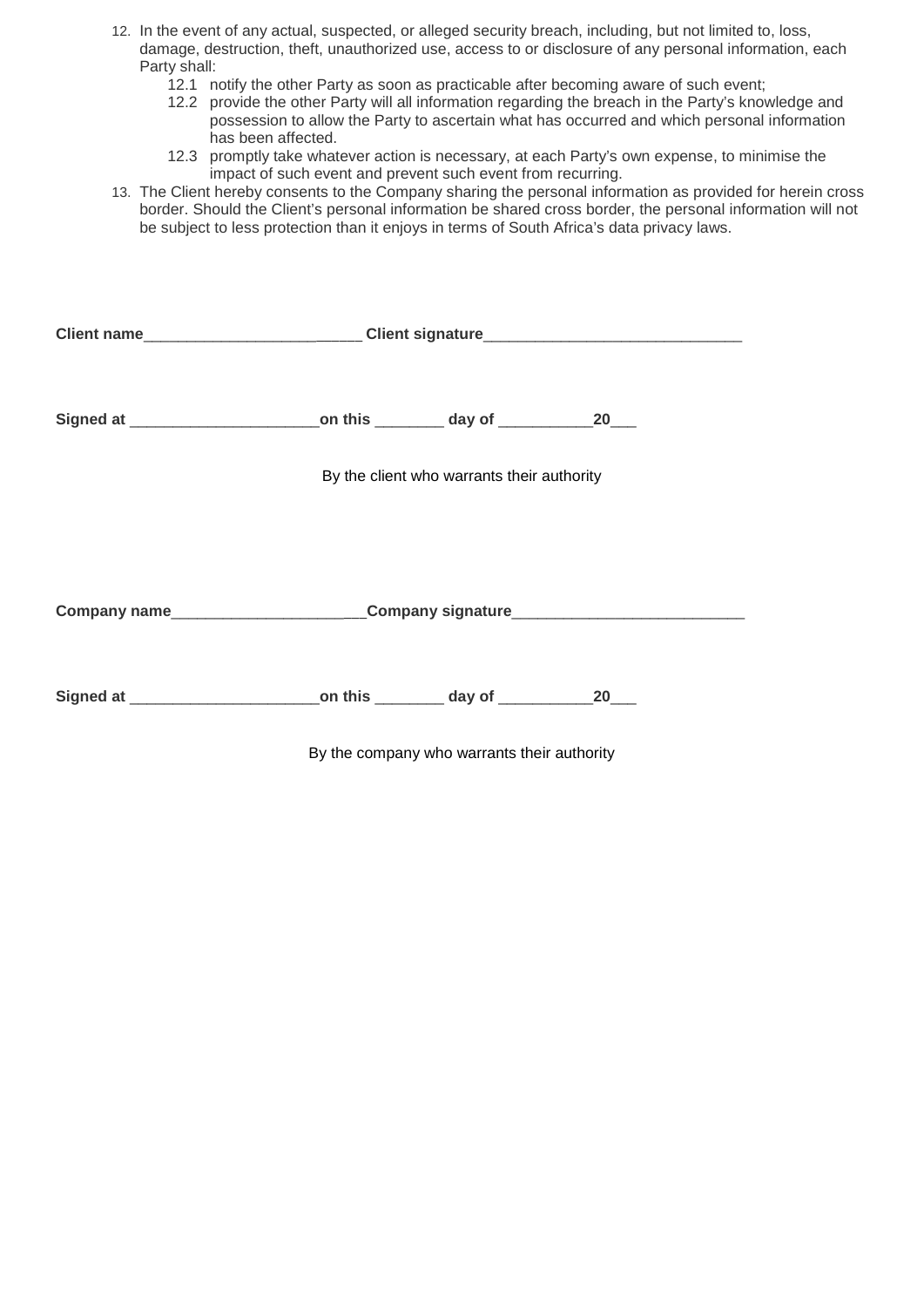# FORM A1 **EXHIBITOR INDEMNITY FORM**



### **AGREEMENT TO BE COMPLETED AND SUBMITTED BY THE EXHIBITOR PRIOR TO BUILD-UP**

| Company Name: | Stand No:  |  |
|---------------|------------|--|
| Mobile No:    | Signature: |  |
| E-mail:       |            |  |

## **INDEMNITY**

The Exhibitor certifies that all contracting workmen, staff, sub-exhibitors or sub-contractors recognise all the inherent hazards that exist and that the Exhibitor;

Enters into an agreement with the Organiser and thereof waivers any claim of whatsoever nature against the Organiser and its employees, agents and / or mandataries in respect of any loss, damage and / or injury whether same is as a result of any negligent act or omission on the part of the Venue, its employees, agents and /or mandataries or other independent exhibitors / contractors or by third persons or by way of defective equipment or materials supplied by the Organiser, nothing at all excepted and further the Exhibitor undertakes that:

I, \_\_\_\_\_\_\_\_\_\_\_\_\_\_\_\_\_\_\_\_\_\_\_\_\_\_\_\_\_\_\_\_\_\_\_\_\_\_\_\_\_\_\_\_ duly authorised to bind the Exhibitor hereby acknowledge and accept the above terms and agree that All Parties engaged on the said Agreement work shall adhere to all the relevant regulations and Event Terms and Conditions.

Signature of Exhibitor Date Date Date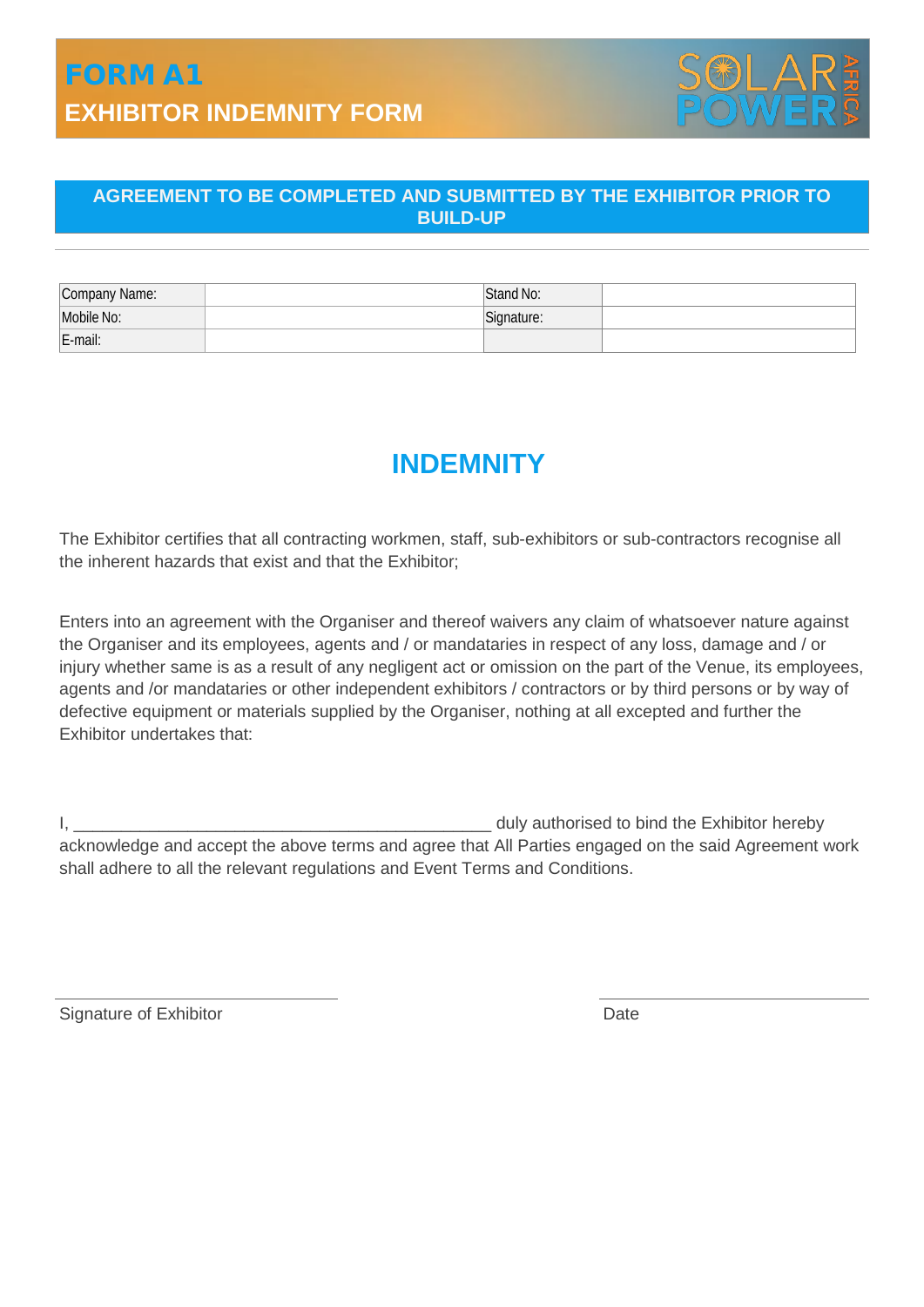

### **AGREEMENT TO BE COMPLETED AND SUBMITTED BY THE EXHIBITOR PRIOR TO BUILD-UP**

*Without receipt of this form, the Organiser reserves the right to withhold access to the stand / work area.*

| Company Name: | Stand No:            |  |
|---------------|----------------------|--|
| Mobile No:    | $\sim$<br>Sianature. |  |
| E-mail:       |                      |  |

Health and Safety Contractors Agreement (In terms of Section 37 (2) of the Occupational Health & Safety Act of 1993)

### Written agreement between **Messe Frankfurt South Africa (PTY) LTD (Organiser)** (Registration 2003/012904/07)

And **(Exhibitor)**

(Registration No: \_\_\_\_\_\_\_\_\_\_\_\_\_\_\_\_\_\_\_\_)

### (Exhibitor, Mandatary or Contractor)

as envisaged by Section 37(2) of the Occupational Health and Safety Act 85 of 1993 (as recorded on Annexure A)

| agreement.                       |             |                                                                                  | I, 1. extending to the Mandatary am/is an employer in my/its own right with duties as prescribed in the Occupational acknowledge that I/the Mandatary am/is an employer in my/its own right with duties as prescribed in the O<br>Health and Safety Act no.85 of 1993 as amended, and agree to ensure that all work performed, or machinery and plant<br>used, will be in accordance with the said Act. I/We furthermore agree to comply with the requirements of the Organiser<br>contained in the documents attached hereto or as notified to me/us from time to time in writing by, and to liaise with the<br>Organiser (or its appointed Safety representative) should I/we, for whatsoever reason, be unable to perform in terms of this |
|----------------------------------|-------------|----------------------------------------------------------------------------------|-----------------------------------------------------------------------------------------------------------------------------------------------------------------------------------------------------------------------------------------------------------------------------------------------------------------------------------------------------------------------------------------------------------------------------------------------------------------------------------------------------------------------------------------------------------------------------------------------------------------------------------------------------------------------------------------------------------------------------------------------|
|                                  |             |                                                                                  |                                                                                                                                                                                                                                                                                                                                                                                                                                                                                                                                                                                                                                                                                                                                               |
|                                  |             |                                                                                  |                                                                                                                                                                                                                                                                                                                                                                                                                                                                                                                                                                                                                                                                                                                                               |
|                                  |             | employees, our Workmen's Compensation Commissioner No. is ______________________ | responsible person to supervise all work on the premises of the Venue Should there be any accidents/injury to any of my                                                                                                                                                                                                                                                                                                                                                                                                                                                                                                                                                                                                                       |
|                                  |             |                                                                                  | I/We hereby indemnify the Organiser against any liability, loss or proceedings whatsoever, whether arising in common law<br>or by statute, consequent on personal injuries or the death of any person whomsoever (including claims by my/our<br>employees and their dependents) or consequent on loss of or damage to any moveable or immovable property arising out<br>of or caused by or in connection with the execution by me/us of all or any work as envisaged in terms hereof.                                                                                                                                                                                                                                                         |
| Signed this _____________ day of |             |                                                                                  |                                                                                                                                                                                                                                                                                                                                                                                                                                                                                                                                                                                                                                                                                                                                               |
| Signed on behalf of:             |             |                                                                                  |                                                                                                                                                                                                                                                                                                                                                                                                                                                                                                                                                                                                                                                                                                                                               |
|                                  | (mandatary) |                                                                                  |                                                                                                                                                                                                                                                                                                                                                                                                                                                                                                                                                                                                                                                                                                                                               |

Signed on behalf of: